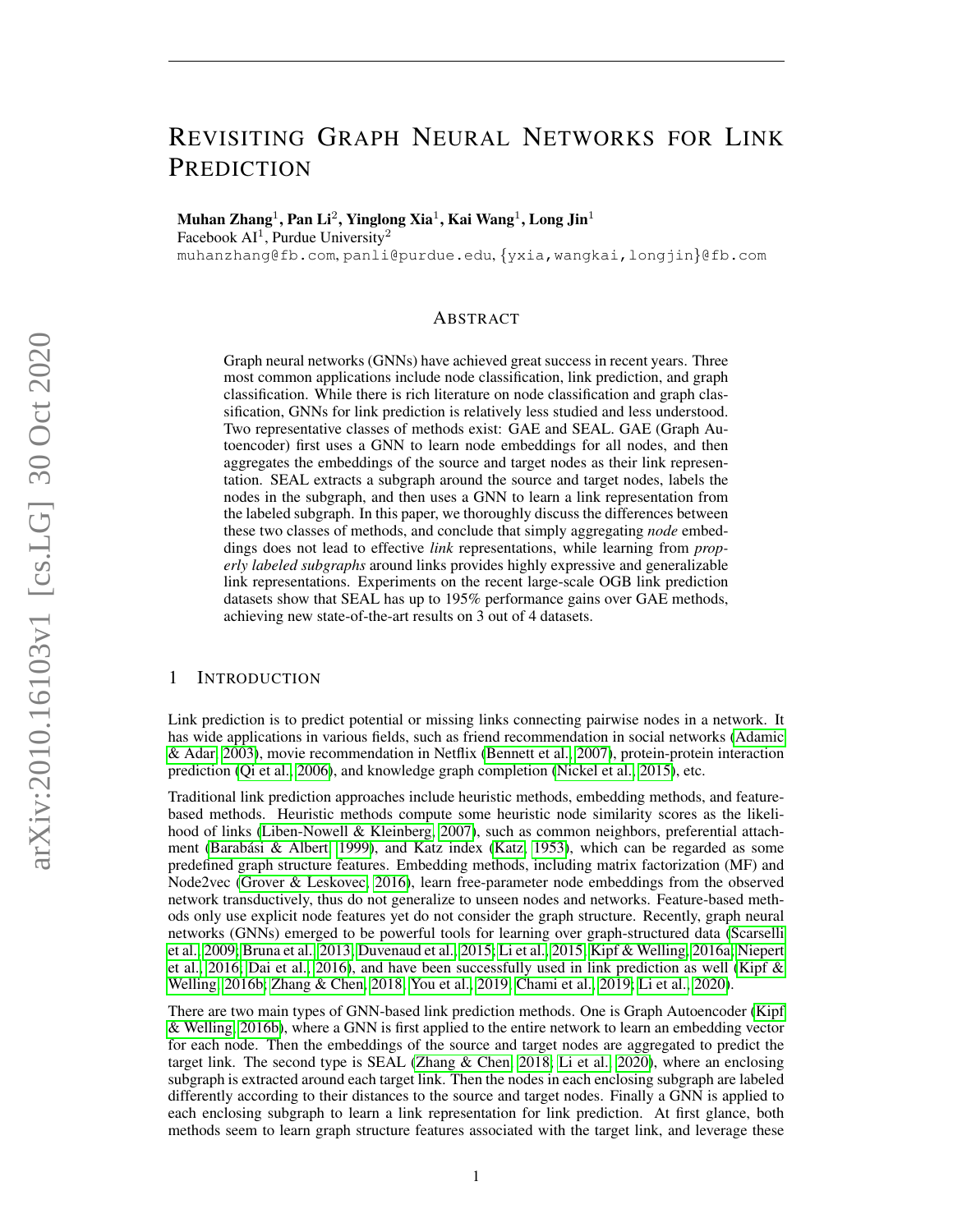structure features for link prediction. However, as we will see, the two methods have **fundamentally** different power in terms of learning the *structural representations* of links.



<span id="page-1-0"></span>Figure 1: The structural roles of link  $(v_1, v_2)$  and link  $(v_1, v_3)$ are different, but GAE will assign

We first show that by individually learning source and target node embeddings, GAE methods *cannot* differentiate links with different structural roles. To intuitively understand this, we give an ex-ample in Figure [1.](#page-1-0) In this graph, nodes  $v_2$  and  $v_3$  have the same structural roles (symmetric/isomorphic to each other). A GAE will learn the same node embeddings for  $v_2$  and  $v_3$ , thus giving the same predicted probabilities for link  $(v_1, v_2)$  and link  $(v_1, v_3)$ . However, the structural roles of link  $(v_1, v_2)$  and link  $(v_1, v_3)$  are apparently different –  $v_1$  intuitively should have unequal probabil-

 $\frac{1}{2}$  apparently different  $-v_1$  intuitively should have different probabilities to them.<br>It it is connecting to  $v_2$  and  $v_3$ . Next, we propose a *labeling trick*, which gives a label to each node as its additional feature, where the source and target nodes are labeled differently from the rest. We show that combined with the labeling trick, a sufficiently expressive GNN can learn the same representations for two links if and only if their structural roles are the same within the graph. This way,  $(v_1, v_2)$  and  $(v_1, v_3)$  will be predicted differently in Figure [1.](#page-1-0) We further show that SEAL is such an example. Finally, we give a more practical definition of isomorphism, called *local isomorphism*, which defines two nodes/links as isomorphic if their local neighborhood subgraphs are isomorphic. We argue that GNNs for link prediction should target on local-isomorphism-discriminating.

We conduct a thorough comparison among different link prediction methods, including SEAL and various GAE and embedding methods, on the recent large-scale Open Graph Benchmark (OGB) datasets [\(Hu et al., 2020\)](#page-8-8). We show that SEAL with the labeling trick has up to 195% higher Hits@100 than GAE methods, achieving new state-of-the-art results on 3 out of 4 datasets.

# 2 PRELIMINARIES

In this section, we formally define the notions of graph, permutation, isomorphism, and GNN.

**Definition 1.** *(Graph). We consider an undirected graph*  $\mathcal{G} = (V, E, \mathbf{A})$ *, where*  $V = \{1, 2, ..., n\}$ *is the set of n vertices,*  $E \subseteq V \times V$  *is the set of edges, and*  $A \in \mathbb{R}^{n \times n \times k}$  *contains the node and edge features with its diagonal components* **A**i,i,: *denoting node attributes and off-diagonal components*  $\mathbf{A}_{i,j,:}$  denoting edge attributes. We further use  $\mathbf{A} \in \{0,1\}^{n \times n}$  to denote the adjacency matrix of G *with*  $A_{i,j} = 1$  *iff*  $(i,j) \in E$ *. If there are no node/edge features, we let*  $\mathbf{A} = \mathbf{A}$ *. Otherwise,*  $\mathbf{A}$  *can be regarded as the first slice of* **A***, i.e.,*  $A = \mathbf{A}_{\dots,1}$ *.* 

**Definition 2.** *(Permutation) A node permutation*  $\pi$  *is a bijective mapping from*  $\{1, 2, \ldots, n\}$  *to*  $\{1, 2, \ldots, n\}$ . All n! possible  $\pi$ 's constitute the permutation group  $\Pi_n$ . We define  $\pi(S) = {\pi(i)}|i \in$  $\hat{S}$ *}* when *S* is a subset of  $\{1, 2, \ldots, n\}$ *. We further define the permutation of* **A** *as*  $\pi(A)$ *, where*  $\pi(\mathbf{A})_{\pi(i),\pi(j),:} = \mathbf{A}_{i,j,:}.$  In other words,  $\pi(\mathbf{A})_{i,j,:} = \mathbf{A}_{\pi^{-1}(i),\pi^{-1}(j),:}.$ 

**Definition 3.** *(Set isomorphism) Given two n-node graphs*  $G = (V, E, \mathbf{A})$ *,*  $G' = (V', E', \mathbf{A}')$ *,* and two node sets  $S \subseteq V$ ,  $S' \subseteq V'$ , we say  $(S, \mathbf{A})$  and  $(S', \mathbf{A}')$  are isomorphic (denoted by  $(S, \mathbf{A}) \simeq (S', \mathbf{A}'))$  if  $\exists \pi \in \Pi_n$  such that  $S = \pi(S')$  and  $\mathbf{A} = \pi(\mathbf{A}').$ 

When  $(V, A) \simeq (V', A')$ , we say two graphs G and G' are *isomorphic* (abbreviated as  $A \simeq A'$ ) because  $V = \pi(V')$  for any  $\pi$ ). Note that set isomorphism is **more strict** than graph isomorphism, because it not only requires graph isomorphism, but also requires the permutation maps a specific subset S to another subset S'. When  $S \subset V$  and  $S' \subset V'$ , we are often more concerned with the case of  $A = A'$ , where we are to find isomorphic node sets in the same graph (automorphism). For example, when  $S = \{i\}, S' = \{j\}$  (single node case) and  $(i, \mathbf{A}), (j, \mathbf{A})$  are isomorphic, it means i and j are on the same orbit of graph  $\bf{A}$  (i.e., they have symmetric positions/same structural roles within the graph). An example is  $v_2$  and  $v_3$  in Figure [1.](#page-1-0)

**Definition 4.** *(Invariant function)* A function f defined over the space of  $(S, \mathbf{A})$  is invariant if  $\forall \pi \in \Pi_n$ ,  $f(S, \mathbf{A}) = f(\pi(S), \pi(\mathbf{A})).$ 

<span id="page-1-1"></span>**Definition 5.** *(GNN) A GNN is an invariant function mapping from the space of*  $(S, \mathbf{A})$  *to*  $\mathbb{R}^d$ *. More specifically, a GNN first performs multiple invariant message passing operations to compute a node embedding*  $z_i = GNN(i, A)$  *for all*  $i \in S$ *, and then performs a set aggregation (pooling) over*  $\{z_i | i \in S\}$ , written as  $AGG(\{z_i | i \in S\})$ , as the set S's representation  $GNN(S, \mathbf{A})$ .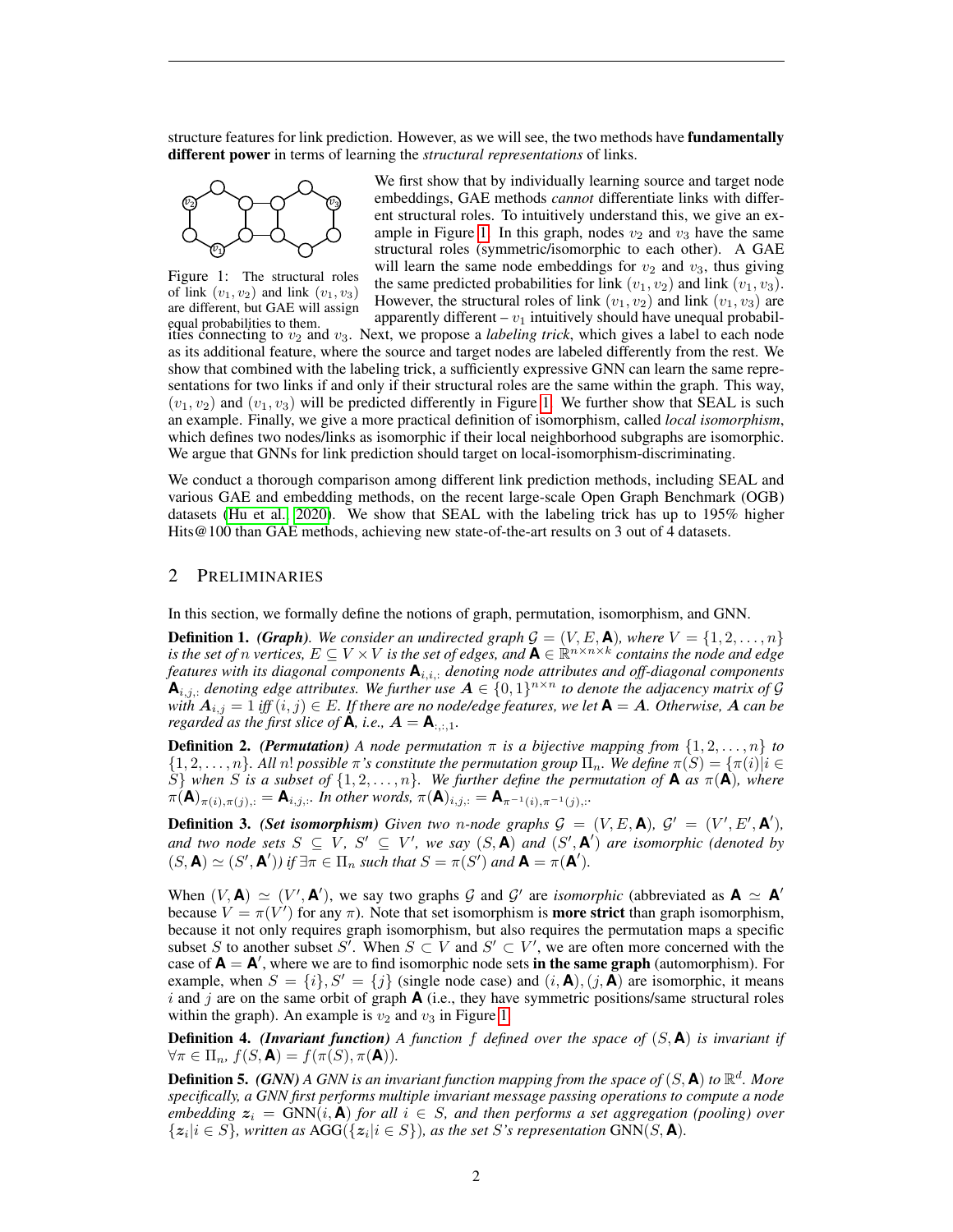Note that, when  $|S| = 1$ , the set aggregation is often an identity mapping. In graph classification  $(S = V)$ , we use a graph pooling layer over node embeddings to compute the graph representation.

# 3 GAE AND STRUCTURAL LINK REPRESENTATION

In this section, we review how GAE methods predict links, and show that simply aggregating node embeddings learned by a GNN cannot lead to effective link representations. We use **A** to denote the incomplete network to perform link prediction.

#### 3.1 GAE FOR LINK PREDICTION

Graph Autoencoder (GAE) methods [\(Kipf & Welling, 2016b\)](#page-9-8) first use a GNN to compute a node embedding  $z_i$  for each node i, and then use  $f(z_i, z_j)$  to predict the link  $(i, j)$ :

$$
\hat{A}_{i,j} = f(z_i, z_j), \text{ where } z_i = \text{GNN}(i, \mathbf{A}), \ z_j = \text{GNN}(j, \mathbf{A})
$$
 (1)

where  $\hat{A}_{i,j}$  is the predicted score for link  $(i, j)$ . The model is trained to maximize the likelihood of reconstructing the true adjacency matrix. The original GAE uses a two-layer GCN [\(Kipf & Welling,](#page-9-6) [2016a\)](#page-9-6) as the GNN, and let  $f(z_i, z_j) := \sigma(z_i^{\top} z_j)$ . In principle, we can replace GCN with any message passing neural network [\(Gilmer et al., 2017\)](#page-8-9), and use an MLP over the aggregation of  $z<sub>i</sub>$ and  $z_j$  as the  $f(z_i, z_j)$ . Popular aggregation functions include concatenation, mean and Hadamard product, etc. In the following, we will use GAE to denote a general class of GNN-based link prediction methods, without differentiating the specific choices of GNN and f.

#### 3.2 GAE CAN LEARN STRUCTURAL NODE REPRESENTATIONS

Following [\(Srinivasan & Ribeiro, 2020;](#page-9-10) [Li et al., 2020\)](#page-9-9), we first define most expressive structural representations for nodes and links. Then we relate them to GAE-learned node embeddings and show that GAE is not capable of learning structural link representations.

Definition 6. *Given an invariant function* Γ(·)*,* Γ(S, **A**) *is a most expressive structural representation for*  $(S, \mathbf{A})$  *if*  $\forall (S, \mathbf{A}, S', \mathbf{A}')$ ,  $\Gamma(S, \mathbf{A}) = \Gamma(S', \mathbf{A}') \Leftrightarrow (S, \mathbf{A}) \simeq (S', \mathbf{A}').$ 

For simplicity, we will briefly use "structural representation" to denote most expressive structural representation in the rest of the paper. We will omit **A** if it is clear from context. We call  $\Gamma(i, \mathbf{A})$  a *structural node representation* for i, and call  $\Gamma({i, j}, \mathbf{A})$  a *structural link representation* for  $(i, j)$ .

The above definition indicates that two node sets have the same structural representations if and only if they are isomorphic to each other. In the same graph **A**, structural representations uniquely mark the structural roles of nodes or node sets. This is in contrast to positional node embeddings such as DeepWalk [\(Perozzi et al., 2014\)](#page-9-11) and matrix factorization [\(Mnih & Salakhutdinov, 2008\)](#page-9-12), where two isomorphic nodes can have different node embeddings [\(Ribeiro et al., 2017\)](#page-9-13).

So why do we need to define structural representations? From a node classification point of view, it is because two isomorphic nodes in a network are perfectly symmetric to each other, and should be indistinguishable using any labeling functions on graphs (i.e., they should have the same ground truth y). Learning a structural node representation can guarantee that isomorphic nodes are always classified into the same class.

Then, a natural question to ask is, do GNNs learn structural node representations? The answer is no. Recall that  $(i, A) \simeq (j, A') \Rightarrow A \simeq A'$ . If a GNN can learn structural node representations, we can always use it for graph isomorphism test by checking whether there exist two nodes in two graphs sharing the same structural node representation. In fact, existing GNNs' graph discriminating power is bounded by the Weisfeiler-Lehman (WL) test [\(Morris et al., 2019;](#page-9-14) [Maron et al., 2019\)](#page-9-15), which provably fails to distinguish certain non-isomorphic graphs [\(Cai et al., 1992\)](#page-8-10). Despite this, GNNs/WL are still powerful enough to learn representations that can distinguish almost all nonisomorphic nodes and graphs [\(Babai & Kucera, 1979\)](#page-8-11).

For easy analysis, we assume there exists a *node-most-expressive* GNN that can output structural node representations thus able to distinguish all non-isomorphic nodes. Despite this, the techniques we will present are not limited to node-most-expressive GNNs, but also benefit practical GNNs.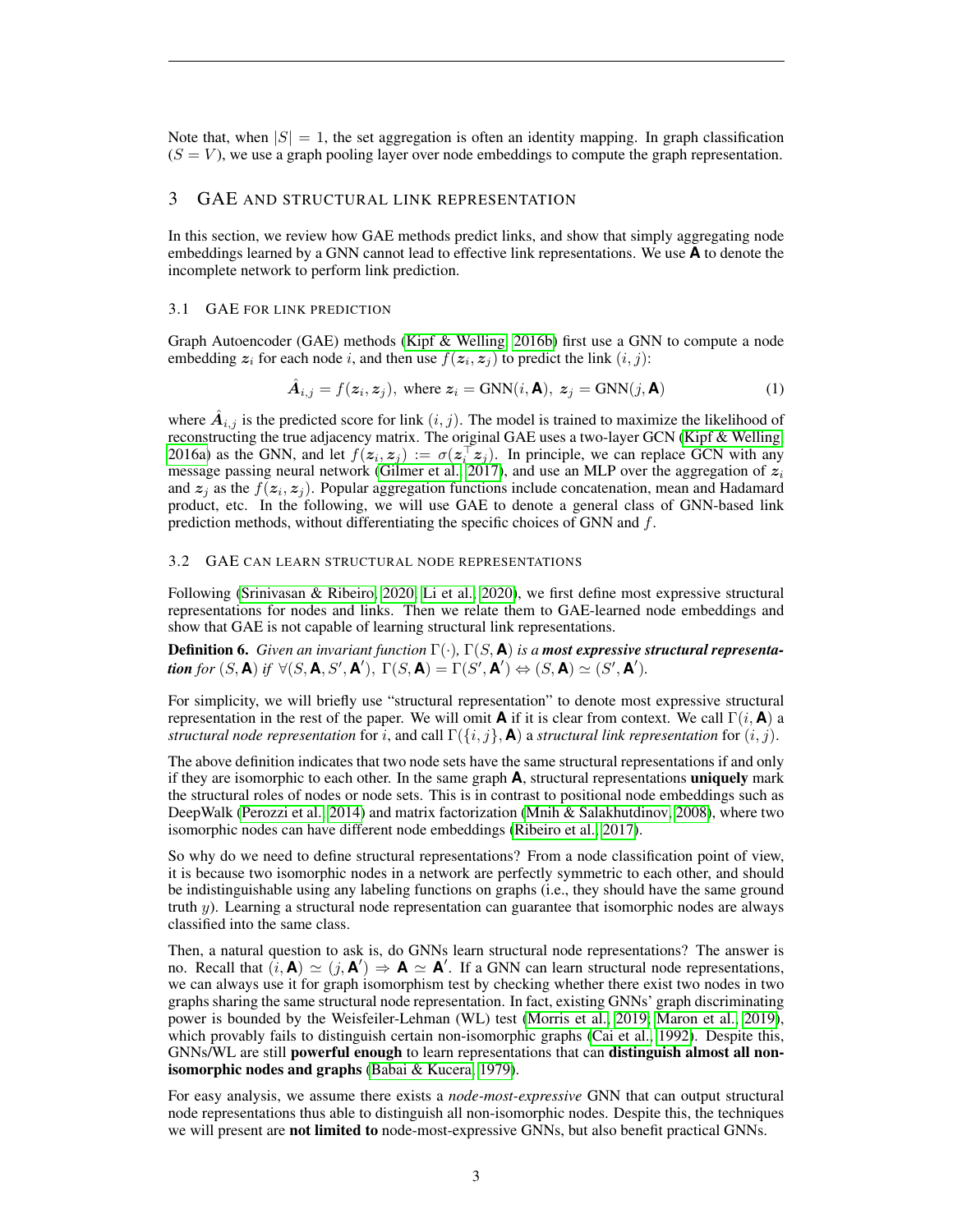**Definition 7.** *A GNN is node-most-expressive if*  $\forall (i, \mathbf{A}, j, \mathbf{A}'),$   $\text{GNN}(i, \mathbf{A}) = \text{GNN}(j, \mathbf{A}') \Leftrightarrow$  $(i, \mathbf{A}) \simeq (j, \mathbf{A}^{\prime}).$ 

Recall that GAE first uses a GNN to compute node embeddings. Therefore, GAE with a node-mostexpressive GNN is able to leverage structural node representations for link prediction.

#### 3.3 GAE CANNOT LEARN STRUCTURAL LINK REPRESENTATIONS

The next question to ask is whether GAE learns structural link representations. That is, does the aggregation of structural node representations of i and j result in a structural *link* representation of  $(i, j)$ ? The answer is no, as shown in previous works [\(Srinivasan & Ribeiro, 2020;](#page-9-10) [Zhang & Chen,](#page-10-2) [2020\)](#page-10-2). We have also illustrated it in the introduction. In Figure [1,](#page-1-0) we have two isomorphic nodes  $v_2$ and  $v_3$ , thus  $v_2$  and  $v_3$  will have the same structural node representation. By aggregating structural node representations as link representations, GAE will assign  $(v_1, v_2)$  and  $(v_1, v_3)$  the same link representation and predict them to have equal probabilities of forming a link. However,  $(v_1, v_2)$  and  $(v_1, v_3)$  apparently have different structural link representations, which indicates that

Proposition 1. *Even with a node-most-expressive GNN, GAE cannot learn structural link representations.*

The root cause of this problem is that GAE learns representations for the source and target nodes individually, without considering their relative positions and associations. For example, although  $v_2$  and  $v_3$  are perfectly symmetric in the graph, when considering the source node  $v_1$  to predict link from,  $v_2$  and  $v_3$ 's positions w.r.t.  $v_1$  are no longer symmetric.

## 4 HOW TO LEARN STRUCTURAL LINK REPRESENTATIONS?

In this section, we discuss how to enable GNNs to learn structural link representations with a simple labeling trick, and show that SEAL is a valid example to learn structural link representations.

#### 4.1 LABELING TRICK

We first introduce the *labeling trick*.

<span id="page-3-0"></span>**Definition 8.** (Labeling trick) Given  $(S, \mathbf{A})$ , we stack a diagonal labeling matrix  $\mathbf{I}^{(S)} \in \mathbb{R}^{n \times n}$ *in the third dimension of* **A** *to get a new*  $\tilde{A} \in \mathbb{R}^{n \times n \times (k+1)}$ *, where I satisfies:*  $\forall \pi \in \Pi_n$ *,* (1)  $I^{(S)} = \pi(I^{(S')}) \Rightarrow S = \pi(S')$ , and (2)  $S = \pi(S')$ ,  $A = \pi(A') \Rightarrow I^{(S)} = \pi(I^{(S')})$ . A simplest *labeling trick is to let*  $I_{ii}^{(S)} = 1$  *if*  $i \in S$  *otherwise* 0.

Note that the notation  $\boldsymbol{A}$  should actually depend on  $S$ . For convenience, we omit such dependence on S and infer it from the context. The first condition in Definition [8](#page-3-0) requires the labeling matrix to identify the target node set  $S$ ; and the second condition requires the labeling trick to be permutation equivariant, i.e., when  $(S, A)$  and  $(S', A')$  are isomorphic under  $\pi$ , the corresponding nodes  $i = \pi(j)$ always have the same label. Essentially, the labeling trick **distinguishes** nodes in  $S$  from the rest nodes. It can be as simple as only giving label 1 to nodes in  $S$  and otherwise 0. Next, we show that with the labeling trick, a node-most-expressive GNN can learn structural *link* representations.

<span id="page-3-1"></span>Theorem 1. *If a* GNN *is node-most-expressive, then with an injective set aggregation function* AGG  $\iint$  *in Definition [5,](#page-1-1)*  $GNN(S, \tilde{A}) = GNN(S', \tilde{A}') \Leftrightarrow (S, A) \simeq (S', A')$  *for any*  $S, A, S', A'$ .

We include all the proofs in the appendix. Theorem [1](#page-3-1) implies that  $GNN(S, \mathbf{A})$  is a structural representation for  $(S, \mathbf{A})$ . Recall Definition [5](#page-1-1) defines GNN( $S, \mathbf{A}$ ) = AGG({GNN( $i, \mathbf{A}$ )| $i \in S$ }). The above theorem indicates that although directly aggregating structural node representations learned from the original graph **A** does not lead to structural link representations, an injective aggregation over the structural node representations learned from the *labeled graph* **A** does lead to structural link representations. How intuitively is it possible? Let's return to the example in Figure [1.](#page-1-0) When we want to predict link  $(v_1, v_2)$ , we can mark  $v_1, v_2$  with a different label from the rest nodes, as shown by the different color in Figure [2](#page-4-0) left. With the source and target nodes labeled, when the GNN is computing  $v_2$ 's embedding, it is also "aware" of the source node  $v_1$ , instead of the previous agnostic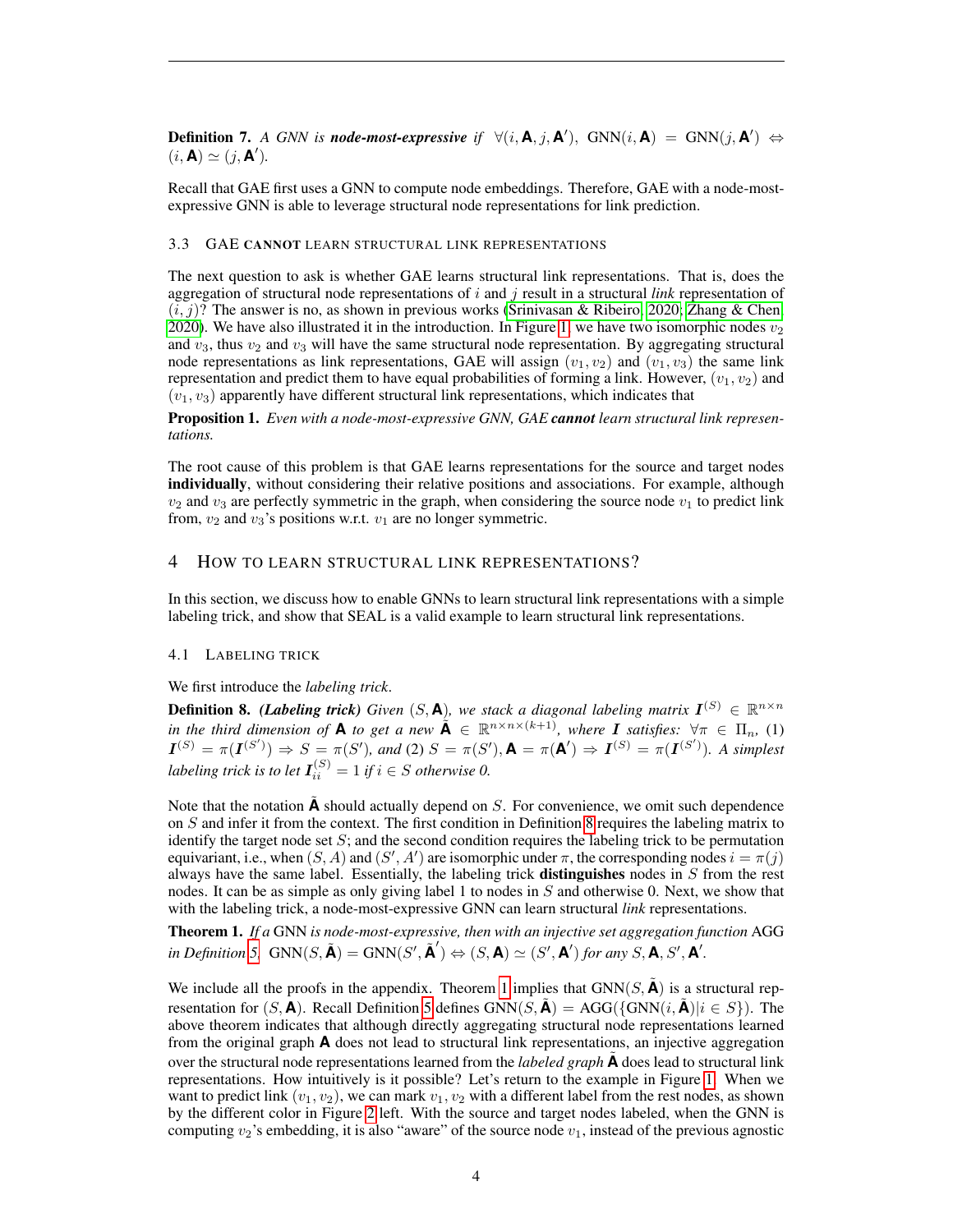

<span id="page-4-0"></span>Figure 2: When we predict  $(v_1, v_2)$ , we will label these two nodes differently from the rest, so that a GNN is aware of the target link when computing  $v_1$  and  $v_2$ 's embeddings. Similarly, when predicting  $(v_1, v_3)$ , nodes  $v_1, v_3$  will be labeled differently. The aggregated embedding of  $v_1, v_2$  in the left graph will be different from the aggregated embedding of  $v_1, v_3$  in the right graph, enabling GNNs to predict  $(v_1, v_2)$  and  $(v_1, v_3)$  differently.

way that treats  $v_1$  the same as other nodes. And when we want to predict link  $(v_1, v_3)$ , we can again mark  $v_1, v_3$  with a different label, as shown in Figure [2](#page-4-0) right. This way,  $v_2$  and  $v_3$ 's structural node representations are no longer the same in the two differently labeled graphs because of their different relative positions w.r.t.  $v_1$ , and we are able to give different predictions to  $(v_1, v_2)$  and  $(v_1, v_3)$ .

#### 4.2 SEAL CAN LEARN STRUCTURAL LINK REPRESENTATIONS

In this section, we will review SEAL [\(Zhang & Chen, 2018;](#page-10-0) [Li et al., 2020\)](#page-9-9), and show that SEAL exactly uses a valid labeling trick that is able to learn structural link representations.

SEAL first extracts an *enclosing subgraph* (h-hop ego-network) around the link to predict.

**Definition 9.** *(Enclosing subgraph) Given* (*S*, **A**)*, the h-hop enclosing subgraph*  $\mathbf{A}_{S}^{(h)}$  $S^{(n)}$  of S is the *subgraph induced from* **A** *by*  $\cup_{i \in S} \{j | d(j, i) \leq h\}$ *, where*  $d(j, i)$  *is the shortest path distance between nodes* j *and* i*.*

Then, SEAL applies a Double Radius Node Labeling (DRNL) to give an integer label to each node within the enclosing subgraph. DRNL assigns different labels to nodes with different distances w.r.t. both the source and target nodes, where the source and target nodes are always labeled 1, and nodes farther away from the source and target nodes get larger labels (starting from 2). For example, nodes with distances 1 and 1 to the source and target nodes will get label 2, and nodes with distances 1 and 2 to the source and target nodes will get label 3. So on and so forth. Finally the labeled enclosing subgraph is fed to a GNN to learn the link representation and output the probability of link existence.

It can be easily proved that DRNL satisfies the definition of the labeling trick, because node distances are invariant under permutation. DRNL not only differentiates the source and target nodes from the rest, but also differentiates nodes of different distances to the source and target nodes. The DRNL-labeled graphs also satisfy Theorem [1](#page-3-1) and thus can enable a node-most-expressive GNN to learn structural link representations. Moreover, SEAL's distance-based node labeling scheme is formalized into *distance encoding*, or *DE*, in [\(Li et al., 2020\)](#page-9-9), which theoretically shows that encoding distances between nodes can increase the representation power of normal GNNs.

SEAL only uses a subgraph  $\mathbf{A}_{S}^{(h)}$  within h hops from the source and target nodes instead of using the whole graph. This is for practical concerns (just like GAE typically uses less than 3 message passing layers in practice), and will be discussed in detail in Section [5.](#page-5-0) When  $h \to \infty$ , SEAL can also leverage the entire graph and learn structural representations for  $(S, \mathbf{A})$ :

**Proposition 2.** When  $h \to \infty$ , SEAL can learn structural link representations with a node-most*expressive GNN.*

Note that although we show a node-most-expressive GNN combining with the labeling trick is able to learn structural link representations, even without a node-most-expressive GNN, the labeling trick can still benefit most link representation learning tasks. For example, in Figure [2,](#page-4-0) as long as a normal GNN can give different embeddings to  $v_2$  and  $v_3$  in the left and right graphs (which is easy for most GNNs), we can still differentiate link  $(v_1, v_2)$  from link  $(v_1, v_3)$ . And this is not possible for GAE.

Despite the power, the labeling trick introduces extra computational complexity. The reason is that for every link  $(i, j)$  to predict, we need to relabel the graph according to  $(i, j)$ . The same node i will be labeled differently depending on the target link, and will be given a different node embedding by the GNN when it appears in different links' labeled graphs. This is different from GAE, where we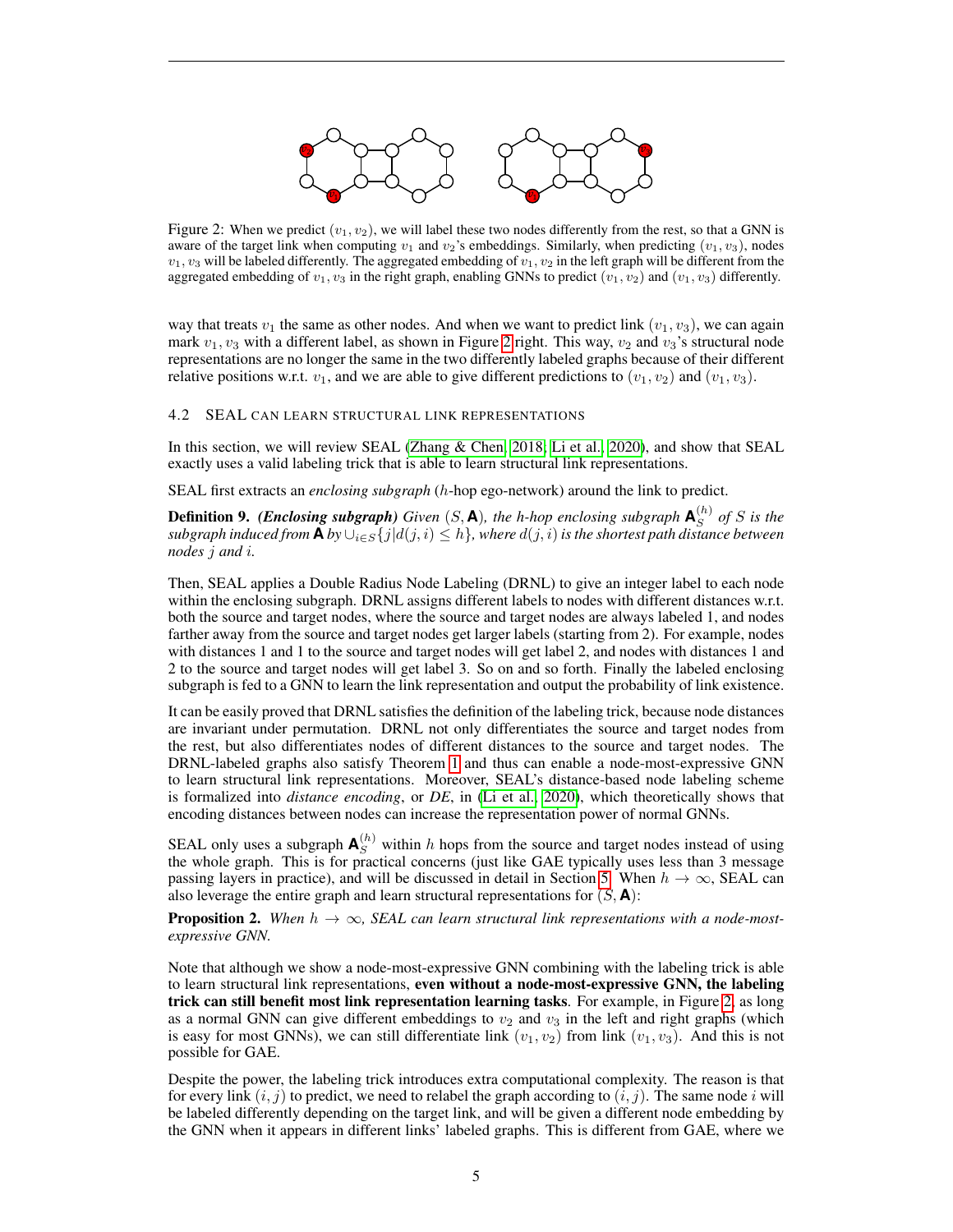do not relabel the graph and each node only has a single embedding vector. For a graph with  $n$  nodes and m links to predict, GAE needs to apply the GNN  $\mathcal{O}(n)$  times to compute an embedding for each node, while SEAL needs to apply the GNN  $\mathcal{O}(m)$  times for all links. When  $m \gg n$ , SEAL has worse time complexity than GAE, which is a trade-off for learning structural link representations.

# <span id="page-5-0"></span>5 LOCAL ISOMORPHISM: A MORE PRACTICAL VIEW OF ISOMORPHISM

In the previous analysis, we have assumed there exists a node-most-expressive GNN that can discriminate non-isomorphic nodes. Although a practical GNN can also discriminate almost all nonisomorphic nodes, there is little research discussing how to reach this discriminating power. In this section, we analyze GNNs for link prediction from a more practical point of view.

Practical GNNs usually simulate the 1-dimensional Weisfeiler-Lehman (1-WL) test [\(Weisfeiler &](#page-9-16) [Lehman, 1968\)](#page-9-16) to iteratively update each node's hidden state by aggregating its neighbors' states (we call them 1-WL-GNN). One most powerful 1-WL-GNN is the Graph Isomorphism Network (GIN) [\(Xu et al., 2018\)](#page-9-17), which achieves theoretically the same discriminating power as 1-WL.

Although showing 1-WL-GNN's maximum discriminating power, previous GNN research has not discussed how many message passing layers are required to reach this theoretical power. We therefore introduce the following lemma.

<span id="page-5-1"></span>Lemma 1. *Given a graph with* n *nodes, a most powerful 1-WL-GNN takes up to* O(n) *message passing layers to discriminate all non-isomorphic nodes that 1-WL can discriminate.*

Lemma [1](#page-5-1) suggests that 1-WL-GNN needs a number of message passing layers of the same order as the number of nodes in the graph to reach its maximum discriminating power. However, practical GNNs usually only use a small number of message passing layers (such as 1 or 2) while still achieving good performance. This perhaps suggests that in practice, we do not necessarily need to find nodes/links that are *exactly isomorphic* to each other. Instead, nodes/links which are *locally isomorphic* could even more strongly suggest they should be classified into the same class.

Definition 10. *(Local h-isomorphism)*  $\forall (S, A, S', A'), (S, A)$  *and*  $(S', A')$  *are locally h-isomorphic to each other if*  $(S, \mathbf{A}^{(h)}_S)$  $\binom{(h)}{S} \simeq (S', \mathbf{A'}_{S'}^{(h)}).$ 

For two sets S, S', if their tuples with their h-hop enclosing subgraphs  $(S, \mathbf{A}_{S}^{(h)})$  $\binom{(h)}{S}$  and  $\left(S', \mathbf{A'}_{S'}^{(h)}\right)$  are isomorphic, then we say they are *locally* h*-isomorphic*. We argue that this is a more useful definition than isomorphism, because isomorphism requires the entire graph looks identical from two sets' separate views, which is often too strict in practice. If we use the strict definition of isomorphism, we may fail to identify a lot of nodes/links that actually have very similar neighborhood structures. In fact, [Babai & Kucera](#page-8-11) [\(1979\)](#page-8-11) prove that at least  $(n - \log n)$  nodes in almost all n-node graphs are *non-isomorphic* to each other. Therefore, it is less meaningful to only assign the same representations to nodes/links when they are strictly isomorphic, and GNNs targeting on isomorphismdiscriminating tend to overfit. In comparison, local  $h$ -isomorphism only cares about whether the  $h$ -hop neighborhoods are isomorphic, which is more realistic and allows better generalizability.

With local  $h$ -isomorphism, all our previous conclusions using the standard isomorphism definition still apply. For example, GAE with a node-most-expressive GNN can be used to identify locally h-isomorphic nodes, but cannot discriminate locally h-non-isomorphic links. And a node-mostexpressive GNN with the labeling trick (SEAL) can identify locally  $h$ -isomorphic node sets, etc. To enable a GNN to focus on local h-isomorphism-discriminating, all we need to do is to set a **boundary** between the  $h$ -hop enclosing subgraph and the rest of the graph, and apply the GNN only to the extracted subgraph within the boundary (possibly use more than  $h$  message passing layers).

Finally, we want to answer a question: in what chance node local  $h$ -isomorphism also indicates link local  $h$ -isomorphism? If in a graph, two nodes being locally  $h$ -isomorphic almost always indicates their links with a third node are locally  $h$ -isomorphic, then learning structural link representations with SEAL may no longer be necessary, and using GAE to learn structural node representations may already be enough. In other words, we are interested in how often examples like Figure [1](#page-1-0) appear in graphs. Fortunately, we have the following theorem, which shows that there are enough links where only identifying locally h-isomorphic nodes is not enough.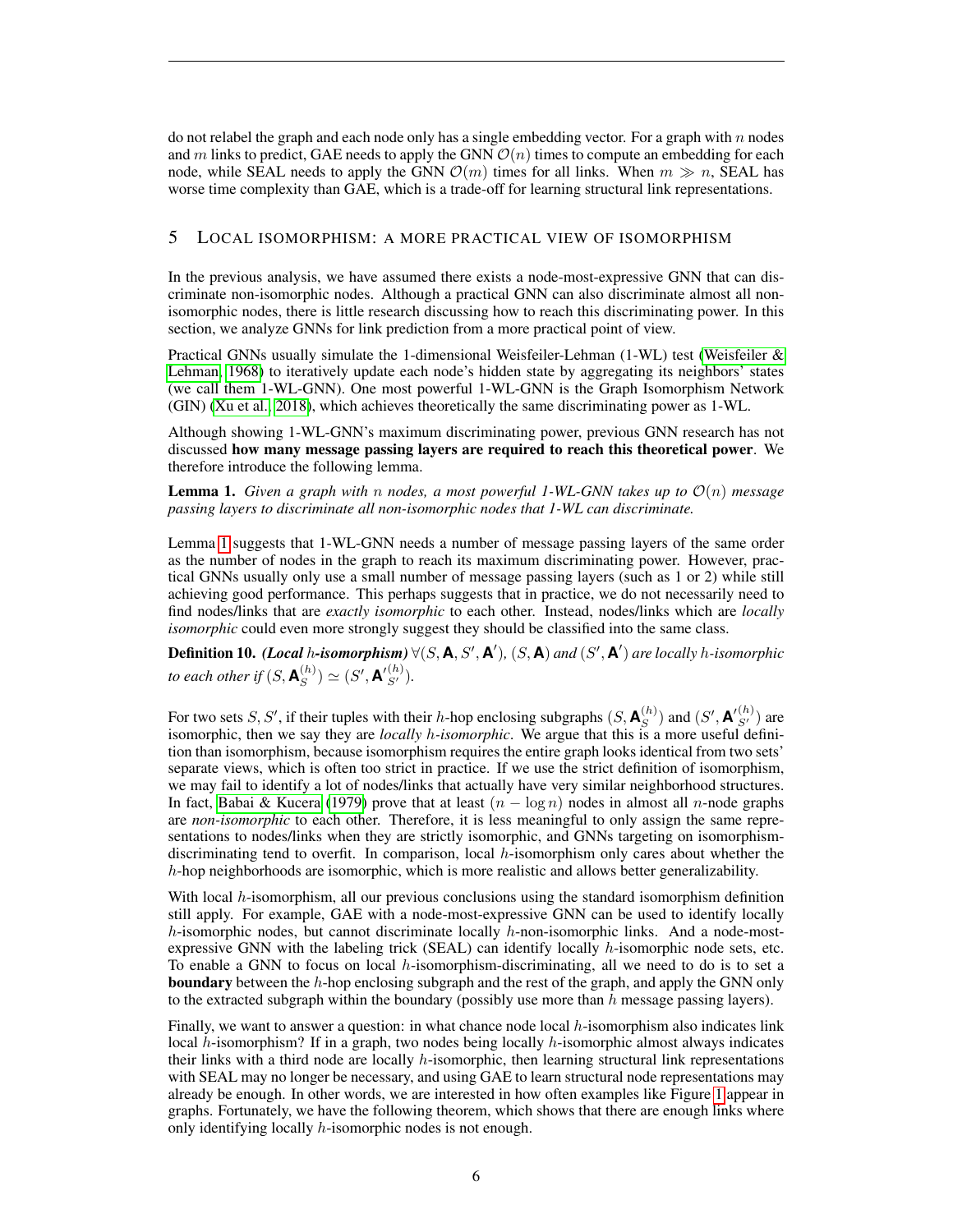<span id="page-6-0"></span>Table 1: Statistics and evaluation metrics of OGB link prediction datasets.

| <b>Dataset</b>                      | #Nodes                      | #Edges                               | Avg. node deg.       | <b>Density</b>              | Split ratio                    | Metric                                  |
|-------------------------------------|-----------------------------|--------------------------------------|----------------------|-----------------------------|--------------------------------|-----------------------------------------|
| ogbl-ppa<br>ogbl-collab<br>oqbl-ddi | 576.289<br>235,868<br>4.267 | 30,326,273<br>1.285.465<br>1.334.889 | 73.7<br>8.2<br>500.5 | 0.018%<br>0.0046%<br>14.67% | 70/20/10<br>92/4/4<br>80/10/10 | Hits $@100$<br>Hits $@50$<br>Hits $@20$ |
| ogbl-citation                       | 2.927.963                   | 30.561.187                           | 20.7                 | $0.00036\%$                 | 98/1/1                         | <b>MRR</b>                              |

<span id="page-6-1"></span>Theorem 2. *In any graphs with* n *nodes and without node/edge features, if the degree of each node in the graph is between* 1 *and*  $\mathcal{O}(\log^{\frac{1-\epsilon}{2h}} n)$  *for any constant*  $\epsilon > 0$ *, then there exists*  $\omega(n^{2\epsilon})$  *many pairs of nodes* u, v *such that* u *and* v *are locally* h*-isomorphic while there exists another node* w *such that*  $(u, w)$  *and*  $(v, w)$  *are not locally h-isomorphic.* 

# 6 RELATED WORK

There are emerging interests in studying the expressive power of graph neural networks recently. [Xu et al.](#page-9-17) [\(2018\)](#page-9-17) and [Morris et al.](#page-9-14) [\(2019\)](#page-9-14) first show that the discriminating power of GNNs performing neighbor aggregation is bounded by the 1-WL test. Many works have since been proposed to increase the power of GNNs by simulating higher-order WL tests [\(Morris et al., 2019;](#page-9-14) [Maron](#page-9-15) [et al., 2019;](#page-9-15) [Chen et al., 2019\)](#page-8-12). However, most previous works focus on improving GNN's graph representation power. Little work has been done to analyze GNN's node/link representation power. [Srinivasan & Ribeiro](#page-9-10) [\(2020\)](#page-9-10) first formally studied the difference between structural representations of nodes and links. Although showing that structural node representations alone cannot perform link prediction, their way of learning structural link representations is to give up GNNs and instead use Monte Carlo samples of node embeddings learned by network embedding methods. In this paper, we show that *GNNs combined with a simple labeling trick can as well learn structural link representations*, which reassures using GNNs for link prediction.

Many works have implicitly assumed that if a model can learn node embeddings well, then combining the pairwise node embeddings can also lead to good link representations [\(Grover & Leskovec,](#page-8-3) [2016;](#page-8-3) [Kipf & Welling, 2016b;](#page-9-8) [Hamilton et al., 2017\)](#page-8-13). However, we argue in this paper that by considering the source and target nodes explicitly with the labeling trick, we can aggregate better link representations from node embeddings. [Li et al.](#page-9-9) [\(2020\)](#page-9-9) studied one particular form of the labeling trick based on distance, and proved that distance encoding can improve 1-WL-GNNs' expressive power, enabling them to distinguish almost all  $(S, A)$  tuples sampled from r-regular graphs. In this paper, we do not focus on improving 1-WL-GNNs' expressive power, but focus on how to enable a sufficiently expressive GNN to learn structural link representations in any graphs. We also provide a general definition of the labeling trick, and argue that a labeling trick as simple as only giving the source and target nodes 1 and other nodes 0 suffices to enable structural link representation learning.

## 7 EXPERIMENTS

In this section, we compare SEAL, GAE methods, and network embedding methods on the Open Graph Benchmark (OGB) [\(Hu et al., 2020\)](#page-8-8) datasets. We use all the four link prediction datasets in OGB: ogbl-ppa, ogbl-collab, ogbl-ddi, and ogbl-citation. These datasets adopt realistic train/validation/test splitting methods, such as by resource cost in laboratory ( $\sigma$ gbl-ppa), by time (ogbl-collab and ogbl-citation), and by drug target in the body (ogbl-ddi). They are also large-scale (up to 2.9M nodes and 30.6M edges), open-sourced, and have standard evaluation metrics, thus providing an ideal place to benchmark an algorithm's realistic link prediction power. The evaluation metrics include Hits@K and MRR. Hits@K counts the ratio of positive edges ranked at the K-th place or above against all the negative edges. MRR (Mean Reciprocal Rank) computes the reciprocal rank of the true target node against 1,000 negative candidates, averaged over all the true source nodes. Both metrics are higher the better. The statistics are in Table [1.](#page-6-0)

Baselines. We consider the following representative models. Except SEAL, all models first compute node embeddings from the original graph and use the Hadamard product between pairwise node embeddings as link representations. The link representations are fed to an MLP for final prediction.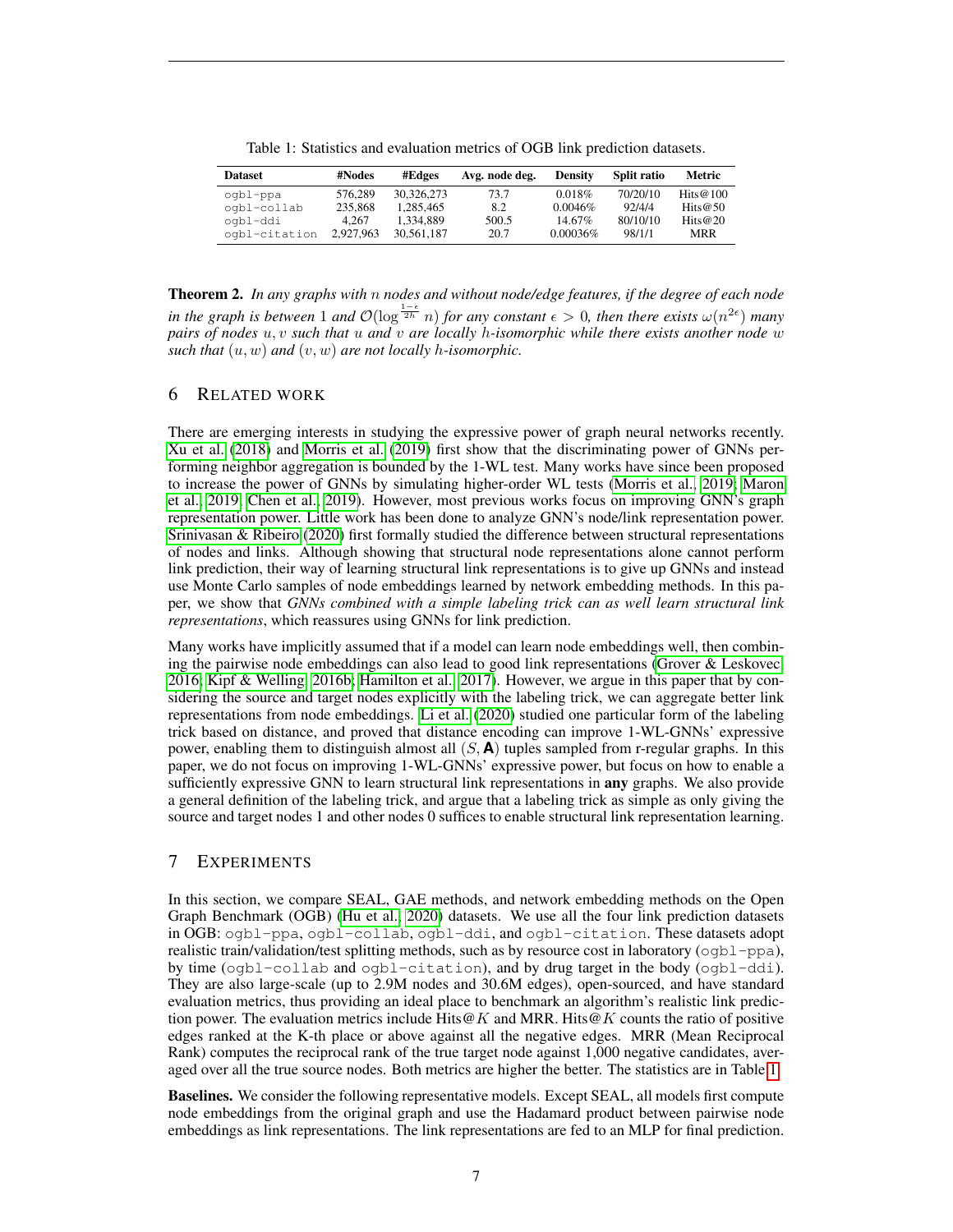|                  | ogbl-ppa<br>Hits $@100(%)$ |                | ogbl-collab<br>Hits $@50 (\%)$ |                  | ogbl-ddi<br>Hits $@20(%$ |                   | ogbl-citation<br>MRR $(\%)$ |                |
|------------------|----------------------------|----------------|--------------------------------|------------------|--------------------------|-------------------|-----------------------------|----------------|
| Method           | Validation                 | Test           | Validation                     | Test             | Validation               | <b>Test</b>       | Validation                  | <b>Test</b>    |
| <b>MLP</b>       | $0.46 + 0.00$              | $0.46 + 0.00$  | $24.02 + 1.45$                 | $19.27 + 1.29$   |                          | $\qquad \qquad -$ | $28.98 \pm 0.14$            | $29.04 + 0.13$ |
| Node2vec         | $22.53 + 0.88$             | $22.26 + 0.88$ | $57.03 + 0.52$                 | $48.88 + 0.54$   | $32.92 \pm 1.21$         | $23.26 + 2.09$    | $59.44 + 0.11$              | $59.64 + 0.11$ |
| MF               | $32.28 + 4.28$             | $32.29 + 0.94$ | $48.96 + 0.29$                 | $38.86 \pm 0.29$ | $33.70 + 2.64$           | $13.68 + 4.75$    | $53.11 + 5.65$              | $53.16 + 5.65$ |
| <b>GraphSAGE</b> | $17.24 \pm 2.64$           | $16.55 + 2.40$ | $56.88 + 0.77$                 | $48.10 + 0.81$   | $62.62 + 0.37$           | $53.90 + 4.74$    | $82.17 + 0.86$              | $82.28 + 0.84$ |
| <b>GCN</b>       | $18.45 + 1.40$             | $18.67 + 1.32$ | $52.63 + 1.15$                 | $44.75 + 1.07$   | $55.50 + 2.08$           | $37.07 + 5.07$    | $84.49 + 1.08$              | $84.56 + 1.10$ |
| <b>GCN+LRGA</b>  | $25.75 + 2.82$             | $26.12 + 2.35$ | $60.88 \pm 0.59$               | $52.21 + 0.72$   | $66.75 + 0.58$           | $62.30 + 9.12$    | $65.05 + 0.22$              | $65.05 + 0.22$ |
| <b>SEAL</b>      | $51.25 + 2.52$             | $48.80 + 3.16$ | $63.89 + 0.49$                 | $53.71 + 0.47$   | $28.49 + 2.69$           | $30.56 + 3.86$    | $85.09 + 0.88$              | $85.27 + 0.91$ |

<span id="page-7-0"></span>Table 2: Results for ogbl-ppa, ogbl-collab, ogbl-ddi and ogbl-citation.

- MLP: Input node features are directly used as the node embeddings.
- Node2vec [\(Perozzi et al., 2014;](#page-9-11) [Grover & Leskovec, 2016\)](#page-8-3): The node embeddings are the concatenation of node features and Node2vec embeddings.
- MF: Use free-parameter node embeddings trained end-to-end as the node embeddings.
- GraphSAGE [\(Hamilton et al., 2017\)](#page-8-13): A GAE method with GraphSAGE as the GNN.
- GCN [\(Kipf & Welling, 2016b\)](#page-9-8): A GAE method with GCN as the GNN.
- GCN+LRGA [\(Puny et al., 2020\)](#page-9-18): A GAE method with LRGA-module-enhanced GCN.
- SEAL [\(Zhang & Chen, 2018\)](#page-10-0): Learn link representations from labeled subgraphs via a GNN.

All the GAE methods' GNNs have 3 message passing layers with 256 hidden dimensions, with a tuned dropout ratio in  $\{0, 0.5\}$ . The GNN in SEAL follows the original paper, which has 3 GCN layers with 32 hidden dimensions each, with a tuned subgraph hop h in  $\{1, 2\}$ . The ogbl-ddi graph contains no node features, so MLP is omitted, and the GAE methods here use free-parameter node embeddings as the GNN input node features and trained them together with the GNN parameters. For SEAL, the DRNL node labels are input to an embedding layer and then concatenated with the node features (if any) as the GNN input. More details are in Appendix [D.](#page-12-0)

**Results and discussion.** We compare the baselines' link prediction performance on  $\text{Ogb1}-\text{ppa}$ , ogbl-collab, ogbl-ddi, and ogbl-citation. Among them, ogbl-ppa is a proteinprotein association graph where the task is to predict biologically meaningful associations between proteins. ogbl-collab is an author collaboration graph, where the task is to predict future collaborations. ogbl-ddi is a drug-drug interaction network, where each edge represents an interaction between drugs which indicates the join effect of taking the two drugs together is considerably different from their independent effects. ogbl-citation is a paper citation network, where the task is to predict missing citations. We present the ten-time average results in Table [2.](#page-7-0) The results show that SEAL achieves the best performance on 3 out of 4 datasets. It outperforms GAE and network embedding methods, sometimes by surprisingly large margins. For example, in the challenging  $\infty$ gbl-ppa graph, SEAL achieves an Hits@100 of 48.80, which is over 50% higher than the second-best baseline MF which only has an Hits@100 of 32.29. In comparison, all GAE methods achieve Hits@100 lower than 30. SEAL has 87%-195% improvement over GAE methods in this dataset, which demonstrates the superiority of learning structural link representations over structural node representations for link prediction. SEAL also improves the state-of-the-art results for ogbl-collab and ogbl-citation in both validation and test performance.

Nevertheless, we observe that SEAL does not perform well on ogbl-ddi. ogbl-ddi is considerably denser than the other graphs. It only has 4,267 nodes, but has 1,334,889 edges, which results in an average node degree of 500.5 and density of 14.67%. Interestingly, although SEAL is able to beat MF and Node2vec, it falls behind GAE methods with free-parameter node embeddings. One possible reason is that the nodes in ogbl-ddi are so densely connected that a practical GNN with limited expressive power is hard to inductively learn any meaningful structural patterns. In comparison, the free-parameter node embeddings make GAE methods transductive and no longer focus on learning structural patterns, but focus on optimizing node embeddings. An interesting topic is thus how to improve structural representation learning on dense graphs, which we leave for future work.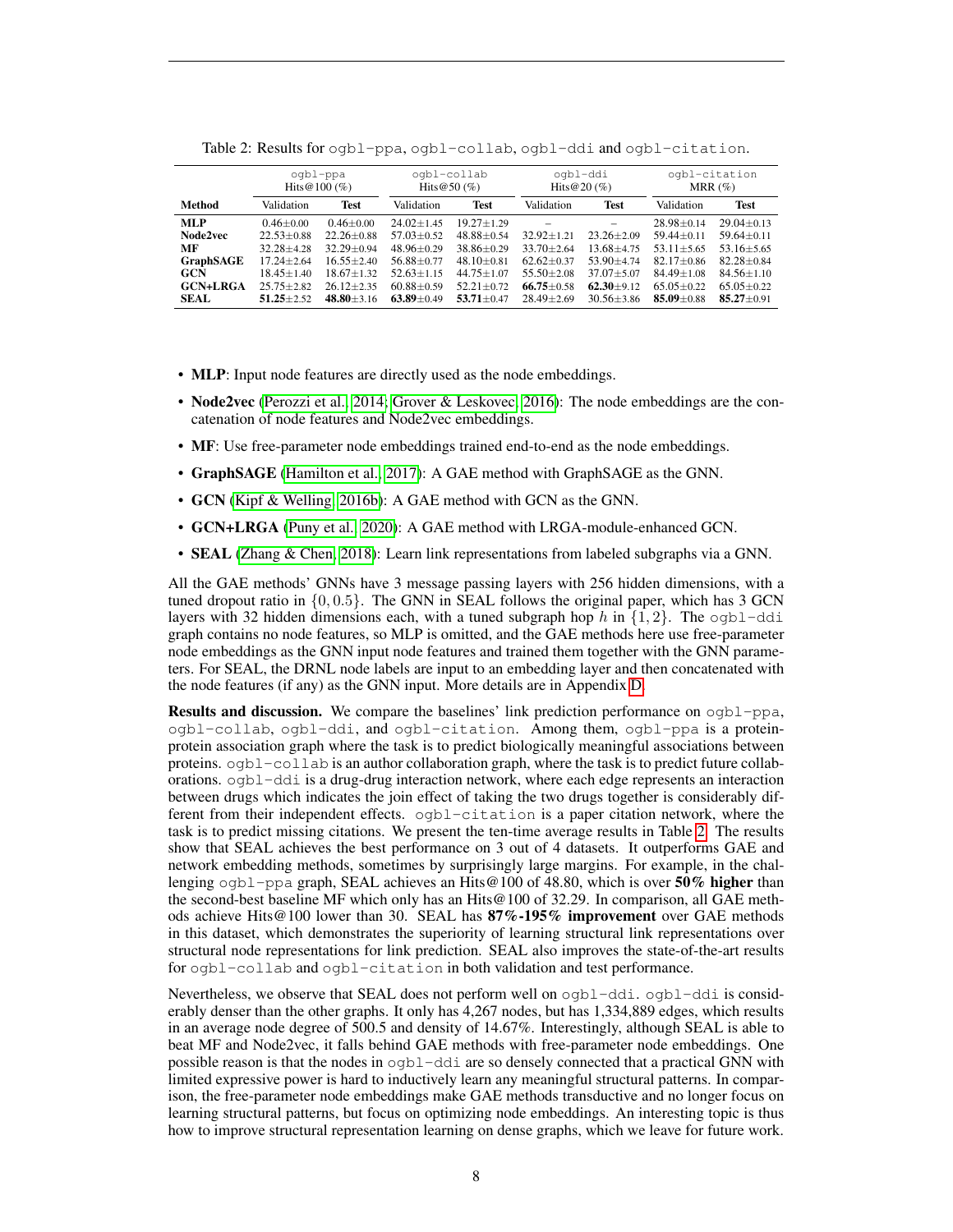# 8 CONCLUSIONS

In this paper, we have revisited the topic of using graph neural networks for link prediction. We reviewed two popular classes of methods, GAE and SEAL. We first showed that GAE methods cannot learn structural link representations by aggregating individually learned node embeddings. We further showed that combining with a simple labeling trick, a node-most-expressive GNN can learn structural link representations, and SEAL is such an example. Experiments on 4 large-scale OGB datasets demonstrate the superiority of learning structural link representations with SEAL.

### **REFERENCES**

- <span id="page-8-0"></span>Lada A Adamic and Eytan Adar. Friends and neighbors on the web. *Social networks*, 25(3):211–230, 2003.
- <span id="page-8-11"></span>László Babai and Ludik Kucera. Canonical labelling of graphs in linear average time. In 20th *Annual Symposium on Foundations of Computer Science (sfcs 1979)*, pp. 39–46. IEEE, 1979.
- <span id="page-8-2"></span>Albert-László Barabási and Réka Albert. Emergence of scaling in random networks. *science*, 286 (5439):509–512, 1999.
- <span id="page-8-1"></span>James Bennett, Stan Lanning, et al. The netflix prize. In *Proceedings of KDD cup and workshop*, volume 2007, pp. 35. New York, 2007.
- <span id="page-8-4"></span>Joan Bruna, Wojciech Zaremba, Arthur Szlam, and Yann LeCun. Spectral networks and locally connected networks on graphs. *arXiv preprint arXiv:1312.6203*, 2013.
- <span id="page-8-10"></span>Jin-Yi Cai, Martin Furer, and Neil Immerman. An optimal lower bound on the number of variables ¨ for graph identification. *Combinatorica*, 12(4):389–410, 1992.
- <span id="page-8-7"></span>Ines Chami, Zhitao Ying, Christopher Re, and Jure Leskovec. Hyperbolic graph convolutional neural ´ networks. In *Advances in neural information processing systems*, pp. 4868–4879, 2019.
- <span id="page-8-12"></span>Zhengdao Chen, Soledad Villar, Lei Chen, and Joan Bruna. On the equivalence between graph isomorphism testing and function approximation with gnns. In *Advances in Neural Information Processing Systems*, pp. 15894–15902, 2019.
- <span id="page-8-6"></span>Hanjun Dai, Bo Dai, and Le Song. Discriminative embeddings of latent variable models for structured data. In *Proceedings of The 33rd International Conference on Machine Learning*, pp. 2702– 2711, 2016.
- <span id="page-8-5"></span>David K Duvenaud, Dougal Maclaurin, Jorge Iparraguirre, Rafael Bombarell, Timothy Hirzel, Alan´ Aspuru-Guzik, and Ryan P Adams. Convolutional networks on graphs for learning molecular fingerprints. In *Advances in neural information processing systems*, pp. 2224–2232, 2015.
- <span id="page-8-14"></span>Matthias Fey and Jan Eric Lenssen. Fast graph representation learning with pytorch geometric. *arXiv preprint arXiv:1903.02428*, 2019.
- <span id="page-8-9"></span>Justin Gilmer, Samuel S Schoenholz, Patrick F Riley, Oriol Vinyals, and George E Dahl. Neural message passing for quantum chemistry. In *Proceedings of the 34th International Conference on Machine Learning-Volume 70*, pp. 1263–1272. JMLR. org, 2017.
- <span id="page-8-3"></span>Aditya Grover and Jure Leskovec. node2vec: Scalable feature learning for networks. In *Proceedings of the 22nd ACM SIGKDD international conference on Knowledge discovery and data mining*, pp. 855–864. ACM, 2016.
- <span id="page-8-13"></span>Will Hamilton, Zhitao Ying, and Jure Leskovec. Inductive representation learning on large graphs. In *Advances in Neural Information Processing Systems*, pp. 1025–1035, 2017.
- <span id="page-8-8"></span>Weihua Hu, Matthias Fey, Marinka Zitnik, Yuxiao Dong, Hongyu Ren, Bowen Liu, Michele Catasta, and Jure Leskovec. Open graph benchmark: Datasets for machine learning on graphs. *arXiv preprint arXiv:2005.00687*, 2020.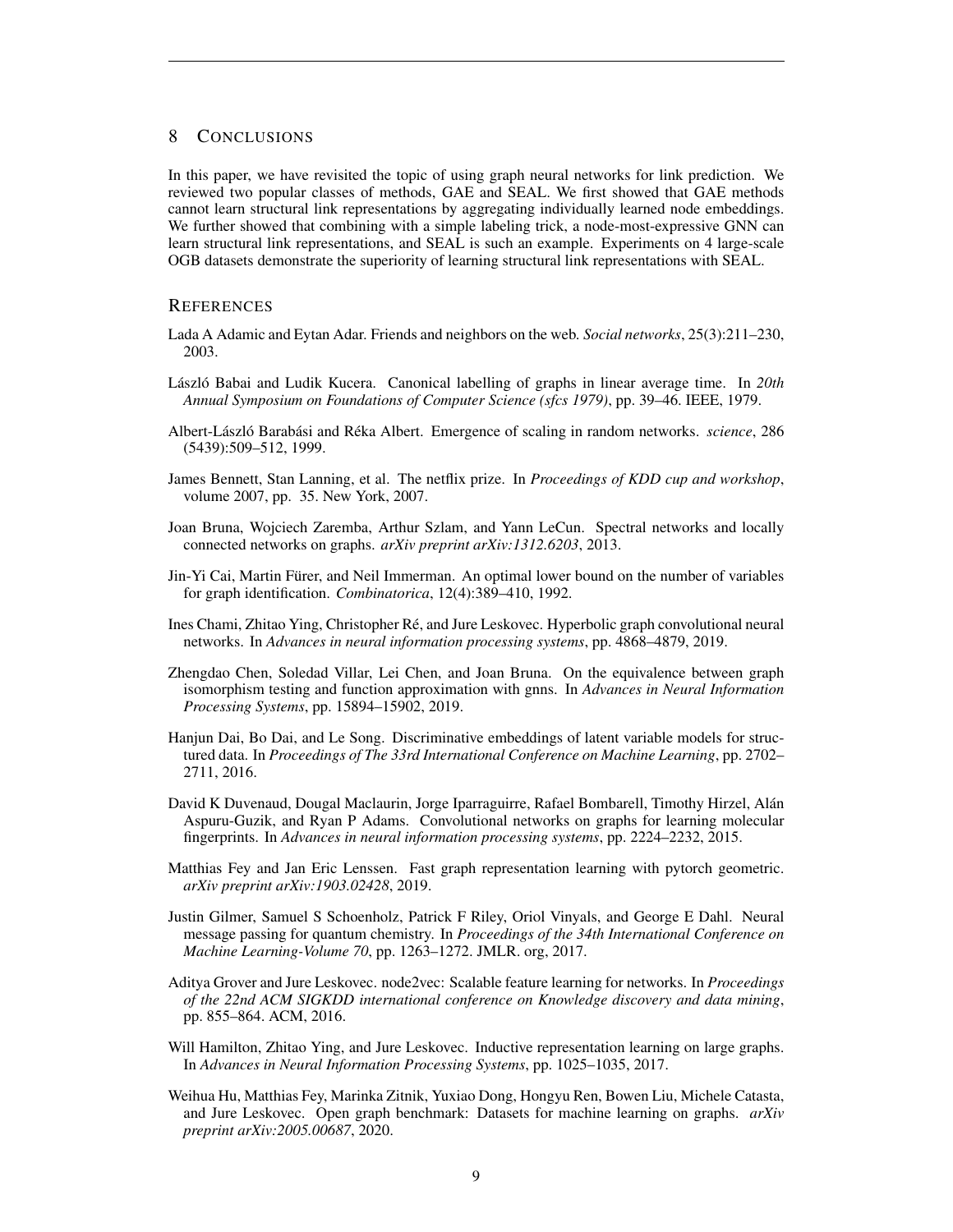- <span id="page-9-3"></span>Leo Katz. A new status index derived from sociometric analysis. *Psychometrika*, 18(1):39–43, 1953.
- <span id="page-9-6"></span>Thomas N Kipf and Max Welling. Semi-supervised classification with graph convolutional networks. *arXiv preprint arXiv:1609.02907*, 2016a.
- <span id="page-9-8"></span>Thomas N Kipf and Max Welling. Variational graph auto-encoders. *arXiv preprint arXiv:1611.07308*, 2016b.
- <span id="page-9-9"></span>Pan Li, Yanbang Wang, Hongwei Wang, and Jure Leskovec. Distance encoding–design provably more powerful gnns for structural representation learning. *arXiv preprint arXiv:2009.00142*, 2020.
- <span id="page-9-5"></span>Yujia Li, Daniel Tarlow, Marc Brockschmidt, and Richard Zemel. Gated graph sequence neural networks. *arXiv preprint arXiv:1511.05493*, 2015.
- <span id="page-9-2"></span>David Liben-Nowell and Jon Kleinberg. The link-prediction problem for social networks. *Journal of the American society for information science and technology*, 58(7):1019–1031, 2007.
- <span id="page-9-15"></span>Haggai Maron, Heli Ben-Hamu, Hadar Serviansky, and Yaron Lipman. Provably powerful graph networks. In *Advances in Neural Information Processing Systems*, pp. 2156–2167, 2019.
- <span id="page-9-12"></span>Andriy Mnih and Ruslan R Salakhutdinov. Probabilistic matrix factorization. In *Advances in neural information processing systems*, pp. 1257–1264, 2008.
- <span id="page-9-14"></span>Christopher Morris, Martin Ritzert, Matthias Fey, William L Hamilton, Jan Eric Lenssen, Gaurav Rattan, and Martin Grohe. Weisfeiler and leman go neural: Higher-order graph neural networks. In *Proceedings of the AAAI Conference on Artificial Intelligence*, volume 33, pp. 4602–4609, 2019.
- <span id="page-9-1"></span>Maximilian Nickel, Kevin Murphy, Volker Tresp, and Evgeniy Gabrilovich. A review of relational machine learning for knowledge graphs. *arXiv preprint arXiv:1503.00759*, 2015.
- <span id="page-9-7"></span>Mathias Niepert, Mohamed Ahmed, and Konstantin Kutzkov. Learning convolutional neural networks for graphs. In *Proceedings of the 33rd annual international conference on machine learning. ACM*, 2016.
- <span id="page-9-11"></span>Bryan Perozzi, Rami Al-Rfou, and Steven Skiena. Deepwalk: Online learning of social representations. In *Proceedings of the 20th ACM SIGKDD international conference on Knowledge discovery and data mining*, pp. 701–710. ACM, 2014.
- <span id="page-9-18"></span>Omri Puny, Heli Ben-Hamu, and Yaron Lipman. From graph low-rank global attention to 2-fwl approximation. *arXiv preprint arXiv:2006.07846*, 2020.
- <span id="page-9-0"></span>Yanjun Qi, Ziv Bar-Joseph, and Judith Klein-Seetharaman. Evaluation of different biological data and computational classification methods for use in protein interaction prediction. *Proteins: Structure, Function, and Bioinformatics*, 63(3):490–500, 2006.
- <span id="page-9-13"></span>Leonardo FR Ribeiro, Pedro HP Saverese, and Daniel R Figueiredo. struc2vec: Learning node representations from structural identity. In *Proceedings of the 23rd ACM SIGKDD International Conference on Knowledge Discovery and Data Mining*, pp. 385–394. ACM, 2017.
- <span id="page-9-4"></span>Franco Scarselli, Marco Gori, Ah Chung Tsoi, Markus Hagenbuchner, and Gabriele Monfardini. The graph neural network model. *IEEE Transactions on Neural Networks*, 20(1):61–80, 2009.
- <span id="page-9-10"></span>Balasubramaniam Srinivasan and Bruno Ribeiro. On the equivalence between positional node embeddings and structural graph representations. In *International Conference on Learning Representations*, 2020. URL <https://openreview.net/forum?id=SJxzFySKwH>.
- <span id="page-9-16"></span>Boris Weisfeiler and AA Lehman. A reduction of a graph to a canonical form and an algebra arising during this reduction. *Nauchno-Technicheskaya Informatsia*, 2(9):12–16, 1968.
- <span id="page-9-17"></span>Keyulu Xu, Weihua Hu, Jure Leskovec, and Stefanie Jegelka. How powerful are graph neural networks? *arXiv preprint arXiv:1810.00826*, 2018.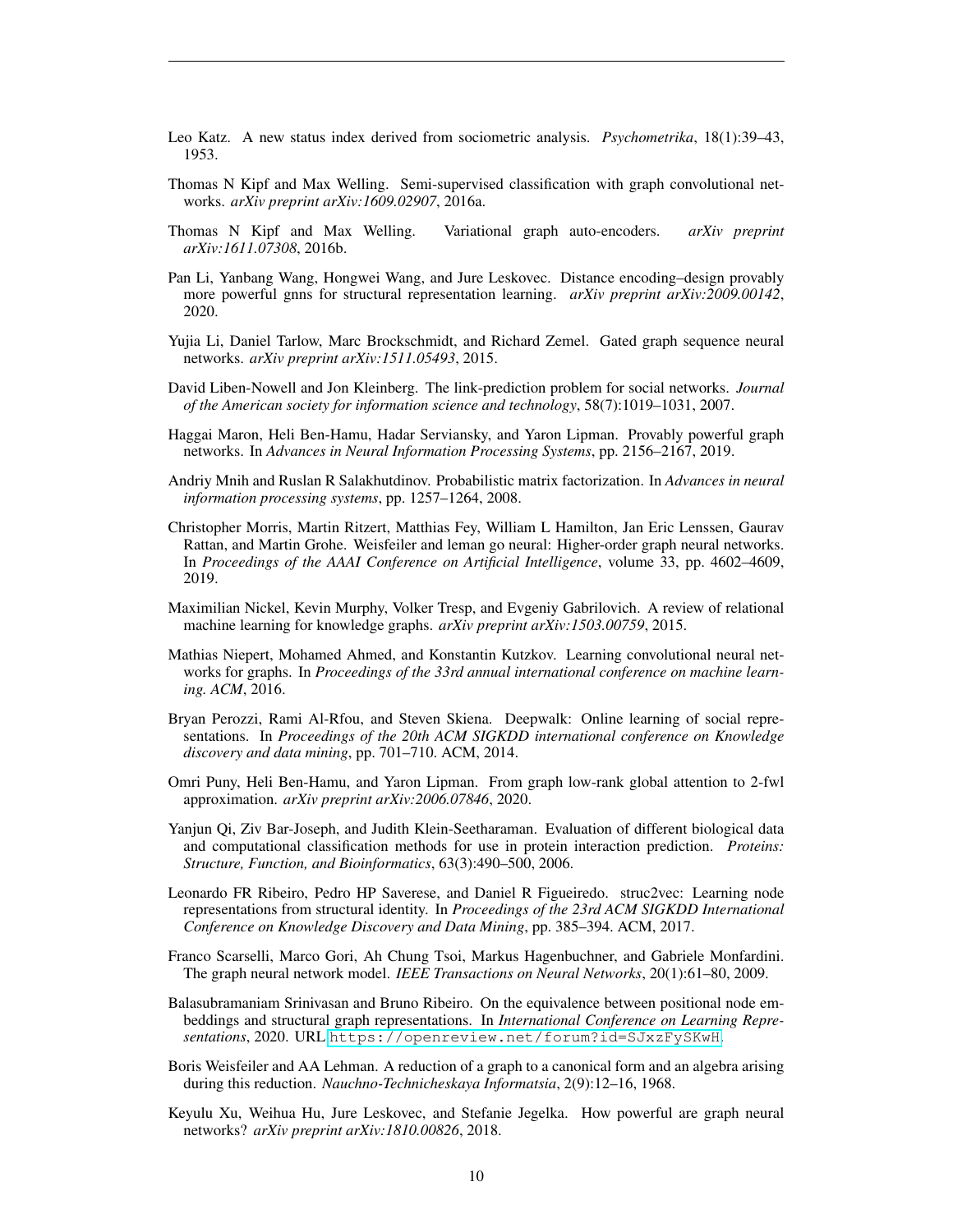<span id="page-10-1"></span>Jiaxuan You, Rex Ying, and Jure Leskovec. Position-aware graph neural networks. *arXiv preprint arXiv:1906.04817*, 2019.

- <span id="page-10-0"></span>Muhan Zhang and Yixin Chen. Link prediction based on graph neural networks. In *Advances in Neural Information Processing Systems*, pp. 5165–5175, 2018.
- <span id="page-10-2"></span>Muhan Zhang and Yixin Chen. Inductive matrix completion based on graph neural networks. In *International Conference on Learning Representations*, 2020. URL [https://openreview.](https://openreview.net/forum?id=ByxxgCEYDS) [net/forum?id=ByxxgCEYDS](https://openreview.net/forum?id=ByxxgCEYDS).
- <span id="page-10-3"></span>Muhan Zhang, Zhicheng Cui, Marion Neumann, and Yixin Chen. An end-to-end deep learning architecture for graph classification. In *AAAI*, pp. 4438–4445, 2018.

# A PROOF OF THEOREM [1](#page-3-1)

Recall Definition [5](#page-1-1) defines:

$$
\text{GNN}(S, \tilde{\mathbf{A}}) = \text{AGG}(\{\text{GNN}(i, \tilde{\mathbf{A}}) | i \in S\}).
$$

Thus, we only need to show  $\text{AGG}(\{\text{GNN}(i, \tilde{\textbf{A}})|i \in S\}) = \text{AGG}(\{\text{GNN}(i, \tilde{\textbf{A}}')|i \in S'\})$  iff  $(S, \textbf{A}) \simeq$  $(S', \mathbf{A}')$ .

To prove the first direction, we notice that with an injective AGG,

$$
AGG(\{GNN(i, \tilde{\mathbf{A}})|i \in S\}) = AGG(\{GNN(i, \tilde{\mathbf{A}}')|i \in S'\})
$$
  
\n
$$
\implies \exists v_1 \in S, v_2 \in S', \text{ such that } GNN(v_1, \tilde{\mathbf{A}}) = GNN(v_2, \tilde{\mathbf{A}}')
$$
\n(2)

$$
\implies (v_1, \tilde{\mathbf{A}}) \simeq (v_2, \tilde{\mathbf{A}}') \quad \text{(because GNN is node-most-expressive)} \tag{3}
$$

$$
\implies \exists \pi \in \Pi_n, \text{ such that } v_1 = \pi(v_2), \tilde{\mathbf{A}} = \pi(\tilde{\mathbf{A}}'). \tag{4}
$$

Remember  $\tilde{A}$  is constructed by stacking **A** and  $I^{(S)}$  in the third dimension, where  $I^{(S)}$  is a diagonal matrix satisfying:  $\forall \pi \in \Pi_n$ , (1)  $I^{(S)} = \pi(I^{(S')}) \Rightarrow S = \pi(S')$ , and (2)  $S = \pi(S')$ ,  $\mathbf{A} = \pi(\mathbf{A}') \Rightarrow$  $I^{(S)} = \pi(I^{(S')})$ . With  $\tilde{A} = \pi(\tilde{A}')$ , we have both

$$
\mathbf{A} = \pi(\mathbf{A}'), \ \mathbf{I}^{(S)} = \pi(\mathbf{I}^{(S')}).
$$

Because  $\mathbf{I}^{(S)} = \pi(\mathbf{I}^{(S')}) \Rightarrow S = \pi(S')$ , we have

$$
AGG(\{GNN(i, \tilde{\mathbf{A}})|i \in S\}) = AGG(\{GNN(i, \tilde{\mathbf{A}}')|i \in S'\})
$$
  
\n
$$
\implies \exists \pi \in \Pi_n, \text{ such that } S = \pi(S'), \mathbf{A} = \pi(\mathbf{A}')
$$
 (5)

$$
\implies (S, \mathbf{A}) \simeq (S', \mathbf{A}'). \tag{6}
$$

Now we prove the second direction. We have:

 $\overline{\phantom{a}}$ 

$$
(S, \mathbf{A}) \simeq (S', \mathbf{A}')
$$

$$
\implies \exists \pi \in \Pi_n, \text{ such that } S = \pi(S'), \mathbf{A} = \pi(\mathbf{A}')
$$
\n
$$
\implies \exists \pi \in \Pi, \text{ such that } S = \pi(S'), \mathbf{A} = \pi(\mathbf{A}')
$$
\n(7)

$$
\implies \exists \pi \in \Pi_n, \text{ such that } S = \pi(S'), \mathbf{I}^{(S)} = \pi(\mathbf{I}^{(S')}), \mathbf{A} = \pi(\mathbf{A}')
$$
(8)

$$
\implies \exists \pi \in \Pi_n, \text{ such that } S = \pi(S'), \tilde{\mathbf{A}} = \pi(\tilde{\mathbf{A}}')
$$
(9)

$$
\implies \forall v_1 \in S, v_2 \in S', v_1 = \pi(v_2), \text{ we have } \text{GNN}(v_1, \tilde{\mathbf{A}}) = \text{GNN}(v_2, \tilde{\mathbf{A}}')
$$
(10)

 $\implies \text{AGG}(\{\text{GNN}(v_1, \tilde{\mathbf{A}}) | v_1 \in S\}) = \text{AGG}(\{\text{GNN}(v_2, \tilde{\mathbf{A}}') | v_2 \in S' \}$  $(11)$ 

which concludes the proof.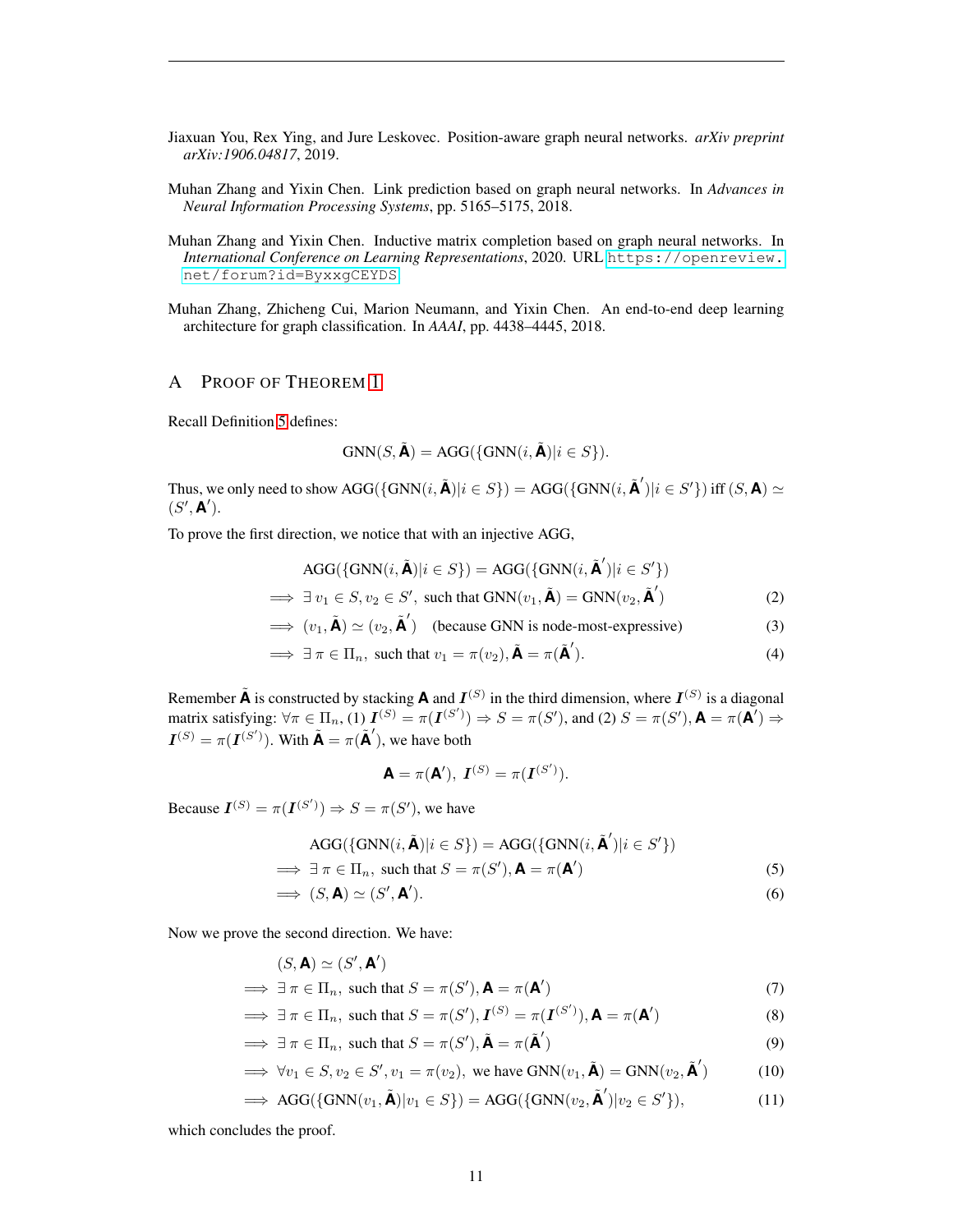# B PROOF OF LEMMA [1](#page-5-1)

We first note that for a most powerful 1-WL-GNN, after a message passing layer, gives different embeddings to any two nodes that 1-WL gives different colors to after one iteration. So we only need to show how many iterations 1-WL takes to converge in any graph.

Note that if two nodes are given different colors by 1-WL at some iteration (they are discriminated by 1-WL), their colors are always different in any future iteration. And if at some iteration, all nodes' colors are the same as their colors in the last iteration, then 1-WL will stop (1-WL fails to discriminate any more nodes and has converged). Therefore, before termination, 1-WL will increase its total number of colors by at least 1 after every iteration. Because there are at most  $n$  different final colors given an n-node graph, 1-WL takes at most  $n - 1 = \mathcal{O}(n)$  iterations before assigning all nodes different colors.

Now it suffices to show that there exists a n-node graph that 1-WL takes  $\mathcal{O}(n)$  iterations to converge. Suppose there is a linked list of n nodes (a path). Then by simple calculation, it takes  $\lceil n/2 \rceil$ iterations for 1-WL to converge, which concludes the proof.

## C PROOF OF THEOREM [2](#page-6-1)

Our proof has two steps. First, we would like to show that there are  $\omega(n^{\epsilon})$  nodes that are locally h-isomorphic to each other. Then, we prove that among these nodes, there are at least  $\omega(n^{2\epsilon})$  pairs of nodes such that there exists another node constructing locally  $h$  non-isomorphic links with either of the two nodes in each node pair.

**Step 1.** Consider an arbitrary node  $v$  and denote the subgraph induced by the nodes that are at most h-hop away from v as  $G_v^{(h)}$  (the h-hop enclosing subgraph of v). As each node is with degree  $d = \mathcal{O}(\log^{\frac{1-\epsilon}{2h}} n)$ , then the number of nodes in  $G_v^{(h)}$ , denoted by  $|V(G_v^{(h)})|$ , satisfies

$$
|V(G_v^{(h)})| \le \sum_{i=0}^h d^i = \mathcal{O}(d^h) = \mathcal{O}(\log^{\frac{1-\epsilon}{2}} n).
$$

We set the max  $K = \max_{v \in V} |V(G_v^{(h)})|$  and thus  $K = \mathcal{O}(\log^{\frac{1-\epsilon}{2}} n)$ .

Now we expand subgraphs  $G_v^{(h)}$  to  $\bar{G}_v^{(h)}$  by adding  $K - |V(G_v^{(h)})|$  independent nodes for each node  $v \in V$ . Then, all  $\bar{G}_v^{(h)}$  have the same number of nodes, which is K, though they may not be connected graphs.

Next, we consider the number of non-isomorphic graphs over  $K$  nodes. Actually, the number of nonisomorphic graph structures over K nodes is bounded by  $2^{\binom{K}{2}} = \exp(\mathcal{O}(\log^{1-\epsilon} n)) = o(n^{1-\epsilon}).$ 

Therefore, due to the pigeonhole principle, there exist  $n/o(n^{1-\epsilon}) = \omega(n^{\epsilon})$  many nodes v whose  $\bar{G}_v^{(h)}$  are isomorphic to each other. Denote the set of these nodes as  $V_{iso}$ , which consist of nodes that are all locally h-isomorphic to each other. Next, we focus on looking for other nodes to form locally h-non-isomorphic links with nodes  $V_{iso}$ .

**Step 2.** Let us partition  $V_{iso} = \bigcup_{i=1}^{q} V_i$  so that for all nodes in  $V_i$ , they share the same first-hop neighbor sets. Then, consider any pair of nodes  $u, v$  such that  $u, v$  are from different  $V_i$ 's. Then, we may pick one u's first-hop neighbor w that is not v's first-hop neighbor. We know such w exists because of the definition of  $V_i$ . As w is u's first-hop neighbor and is not v's first-hop neighbor,  $(u, w)$  and  $(v, w)$  are not locally 1-isomorphic and thus not locally h-isomorphic. Therefore, based on this partition, we know the number of node pairs  $u, v$  such that there exists another node w making  $(u, w)$  and  $(v, w)$  not locally *h*-isomorphic is at least

<span id="page-11-0"></span>
$$
Y \ge \prod_{i,j=1, i \ne j}^{q} |V_i||V_j| = \frac{1}{2} \left[ \left( \sum_{i=1}^{q} |V_i| \right)^2 - \sum_{i=1}^{q} |V_i|^2 \right]. \tag{12}
$$